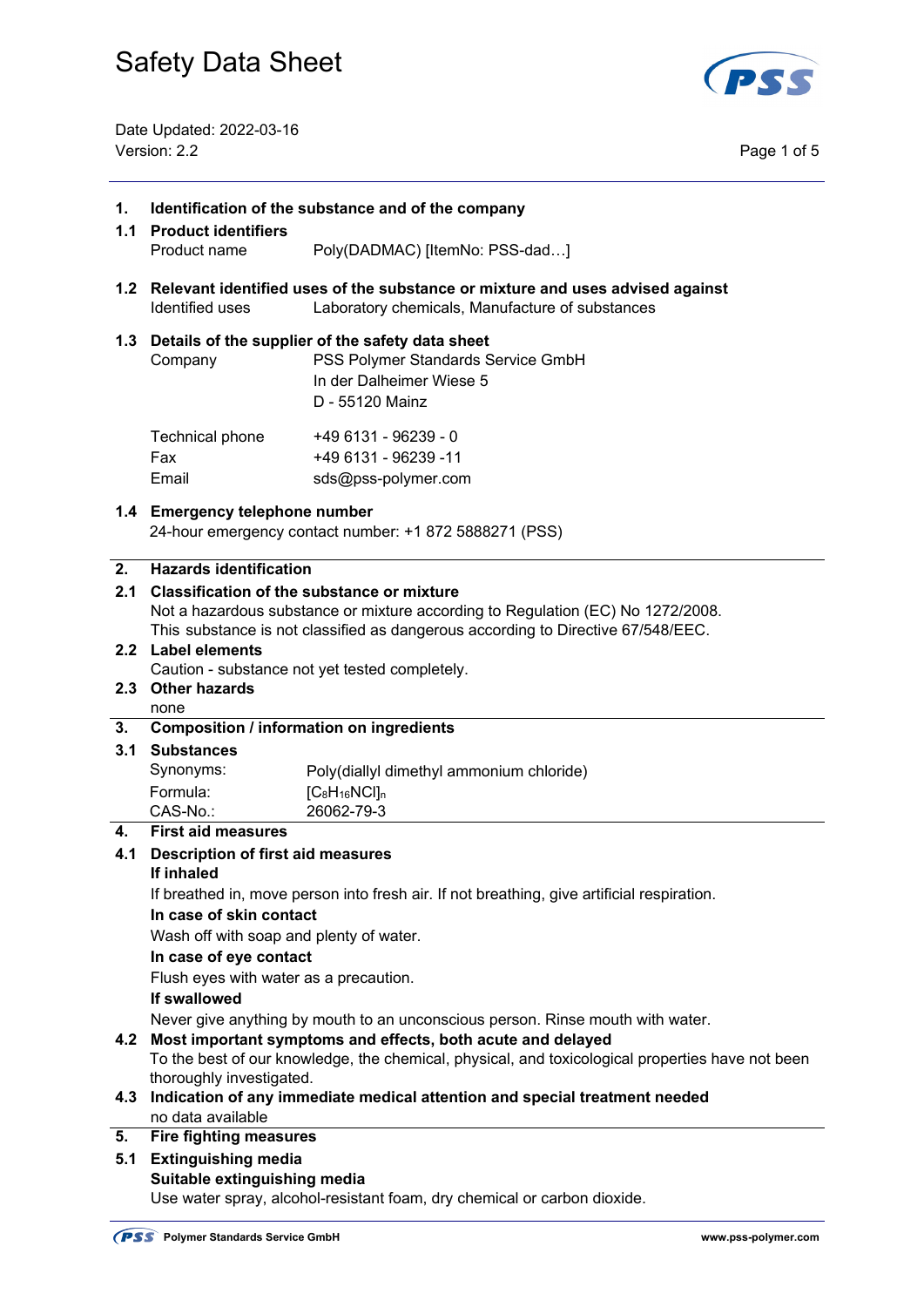### Product name: Poly(DADMAC) Date Updated: 2022-03-16 Version: 2.2 Page 2 of 5



|     | 5.2 Special hazards arising from the substance or mixture<br>no data available                                                                                                                                                                                                                                          |  |  |  |
|-----|-------------------------------------------------------------------------------------------------------------------------------------------------------------------------------------------------------------------------------------------------------------------------------------------------------------------------|--|--|--|
|     | 5.3 Advice for fire fighters                                                                                                                                                                                                                                                                                            |  |  |  |
|     | Wear self contained breathing apparatus for fire fighting if necessary.                                                                                                                                                                                                                                                 |  |  |  |
|     | 5.4 Further information                                                                                                                                                                                                                                                                                                 |  |  |  |
|     | no data available                                                                                                                                                                                                                                                                                                       |  |  |  |
| 6.  | <b>Accidental release measures</b>                                                                                                                                                                                                                                                                                      |  |  |  |
| 6.1 | Personal precautions, protective equipment and emergency procedures<br>Avoid dust formation. Avoid breathing vapors, mist or gas.                                                                                                                                                                                       |  |  |  |
|     | 6.2 Environmental precautions                                                                                                                                                                                                                                                                                           |  |  |  |
|     | Do not let product enter drains.                                                                                                                                                                                                                                                                                        |  |  |  |
|     | 6.3 Methods and materials for containment and cleaning up                                                                                                                                                                                                                                                               |  |  |  |
|     | Sweep up and shovel. Keep in suitable, closed containers for disposal.                                                                                                                                                                                                                                                  |  |  |  |
|     | 6.4 Reference to other sections                                                                                                                                                                                                                                                                                         |  |  |  |
|     | For disposal see section 13.                                                                                                                                                                                                                                                                                            |  |  |  |
| 7.  | <b>Handling and storage</b>                                                                                                                                                                                                                                                                                             |  |  |  |
|     | 7.1 Precautions for safe handling                                                                                                                                                                                                                                                                                       |  |  |  |
|     | Provide appropriate exhaust ventilation at places where dust is formed. Normal measures for                                                                                                                                                                                                                             |  |  |  |
|     | preventive fire protection.<br>7.2 Conditions for safe storage, including any incompatibilities                                                                                                                                                                                                                         |  |  |  |
|     | Store in cool place. Keep container tightly closed in a dry and well-ventilated place.                                                                                                                                                                                                                                  |  |  |  |
|     | 7.3 Specific end use(s)                                                                                                                                                                                                                                                                                                 |  |  |  |
|     | no data available                                                                                                                                                                                                                                                                                                       |  |  |  |
| 8.  | Exposure controls / personal protection                                                                                                                                                                                                                                                                                 |  |  |  |
| 8.1 | <b>Control parameters</b>                                                                                                                                                                                                                                                                                               |  |  |  |
|     | Components with workplace control parameters                                                                                                                                                                                                                                                                            |  |  |  |
|     | 8.2 Exposure controls                                                                                                                                                                                                                                                                                                   |  |  |  |
|     | Appropriate engineering controls                                                                                                                                                                                                                                                                                        |  |  |  |
|     | General industrial hygiene practice.                                                                                                                                                                                                                                                                                    |  |  |  |
|     | Personal protective equipment<br><b>Eye/face protection</b>                                                                                                                                                                                                                                                             |  |  |  |
|     | Use equipment for eye protection tested and approved under appropriate government standards<br>such as NIOSH (US) or EN 166(EU).                                                                                                                                                                                        |  |  |  |
|     | <b>Skin protection</b>                                                                                                                                                                                                                                                                                                  |  |  |  |
|     | Handle with gloves. Gloves must be inspected prior to use. Use proper glove removal technique<br>(without touching glove's outer surface) to avoid skin contact with this product. Dispose of<br>contaminated gloves after use in accordance with applicable laws and good laboratory practices.<br>Wash and dry hands. |  |  |  |
|     | The selected protective gloves have to satisfy the specifications of EU Directive 89/686/EEC and<br>the standard EN 374 derived from it.                                                                                                                                                                                |  |  |  |
|     | <b>Body Protection</b>                                                                                                                                                                                                                                                                                                  |  |  |  |
|     | Choose body protection in relation to its type, to the concentration and amount of dangerous<br>substances, and to the specific work-place., The type of protective equipment must be selected<br>according to the concentration and amount of the dangerous substance at the specific workplace.                       |  |  |  |
|     | <b>Respiratory protection</b>                                                                                                                                                                                                                                                                                           |  |  |  |
|     | Respiratory protection is not required. Where protection from nuisance levels of dusts are<br>desired, use type N95 (US) or type P1 (EN 143) dust masks. Use respirators and components<br>tested and approved under appropriate government standards such as NIOSH (US) or CEN<br>(EU).                                |  |  |  |
|     |                                                                                                                                                                                                                                                                                                                         |  |  |  |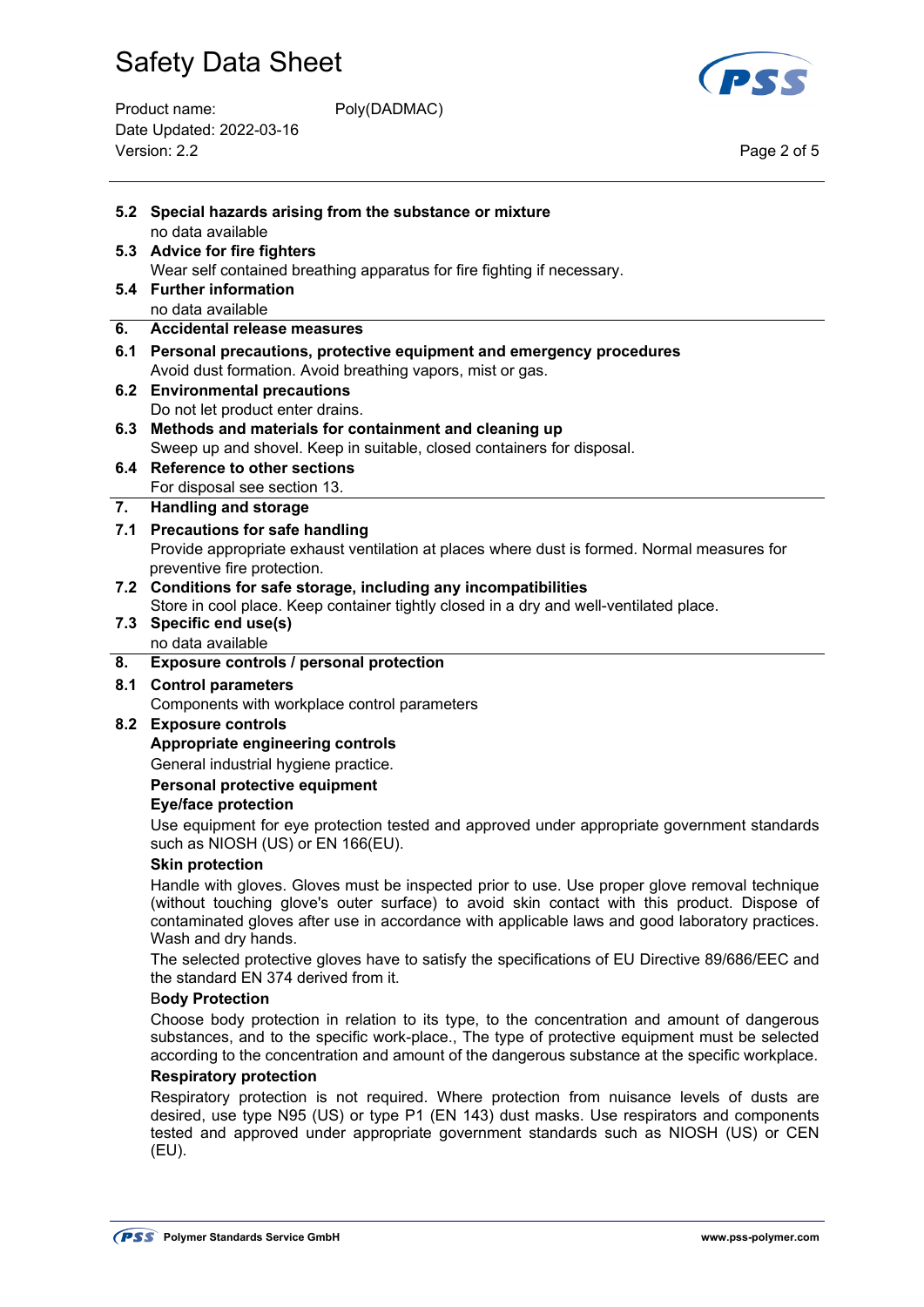Product name: Poly(DADMAC) Date Updated: 2022-03-16 Version: 2.2 Page 3 of 5



| 9.  | <b>Physical and chemical properties</b>               |                   |  |  |  |  |
|-----|-------------------------------------------------------|-------------------|--|--|--|--|
| 9.1 | Information on basic physical and chemical properties |                   |  |  |  |  |
|     | Appearance                                            | Form: solid       |  |  |  |  |
|     | Odour                                                 | no data available |  |  |  |  |
|     | <b>Odour Threshold</b>                                | no data available |  |  |  |  |
|     | pH                                                    | no data available |  |  |  |  |
|     | Melting point/freezing point                          | no data available |  |  |  |  |
|     | Initial boiling point and boiling range               | no data available |  |  |  |  |
|     | <b>Flash Point</b>                                    | no data available |  |  |  |  |
|     | Evaporation rate                                      | no data available |  |  |  |  |
|     | Flammability                                          | no data available |  |  |  |  |
|     | Upper/lower flammability or explosive limits          | no data available |  |  |  |  |
|     | Vapour pressure                                       | no data available |  |  |  |  |
|     | Vapour density                                        | no data available |  |  |  |  |
|     | Relative density                                      | no data available |  |  |  |  |
|     | Water solubility                                      | no data available |  |  |  |  |
|     | Partition coefficient: n- Octanol/Water               | no data available |  |  |  |  |
|     | Auto ignition temperature                             | no data available |  |  |  |  |
|     | Decomposition temperature                             | no data available |  |  |  |  |
|     | Viscosity                                             | no data available |  |  |  |  |
|     | <b>Explosive properties</b>                           | no data available |  |  |  |  |
|     | Oxidizing properties                                  | no data available |  |  |  |  |
|     | 9.2 Other safety information                          |                   |  |  |  |  |
|     | no data available                                     |                   |  |  |  |  |
|     | 10. Stability and reactivity                          |                   |  |  |  |  |
|     | 10.1 Reactivity                                       |                   |  |  |  |  |
|     | no data available                                     |                   |  |  |  |  |
|     | 10.2 Chemical stability                               |                   |  |  |  |  |
|     | no data available                                     |                   |  |  |  |  |
|     | 10.3 Possibility of hazardous reactions               |                   |  |  |  |  |
|     | no data available                                     |                   |  |  |  |  |
|     | 10.4 Conditions to avoid                              |                   |  |  |  |  |
|     | no data available<br>10.5 Incompatible materials      |                   |  |  |  |  |
|     | Strong oxidizing agents                               |                   |  |  |  |  |
|     | 10.6 Hazardous decomposition products                 |                   |  |  |  |  |
|     | Other decomposition products - no data available      |                   |  |  |  |  |
|     | 11. Toxicological information                         |                   |  |  |  |  |
|     | 11.1 Information on toxicological effects             |                   |  |  |  |  |
|     | <b>Acute toxicity</b>                                 |                   |  |  |  |  |
|     | no data available                                     |                   |  |  |  |  |
|     | <b>Skin corrosion/irritation</b>                      |                   |  |  |  |  |
|     | no data available                                     |                   |  |  |  |  |
|     | Serious eye damage/eye irritation                     |                   |  |  |  |  |
|     | no data available                                     |                   |  |  |  |  |
|     | <b>Respiratory or skin sensitisation</b>              |                   |  |  |  |  |
|     | no data available                                     |                   |  |  |  |  |
|     | Germ cell mutagenicity                                |                   |  |  |  |  |
|     | no data available                                     |                   |  |  |  |  |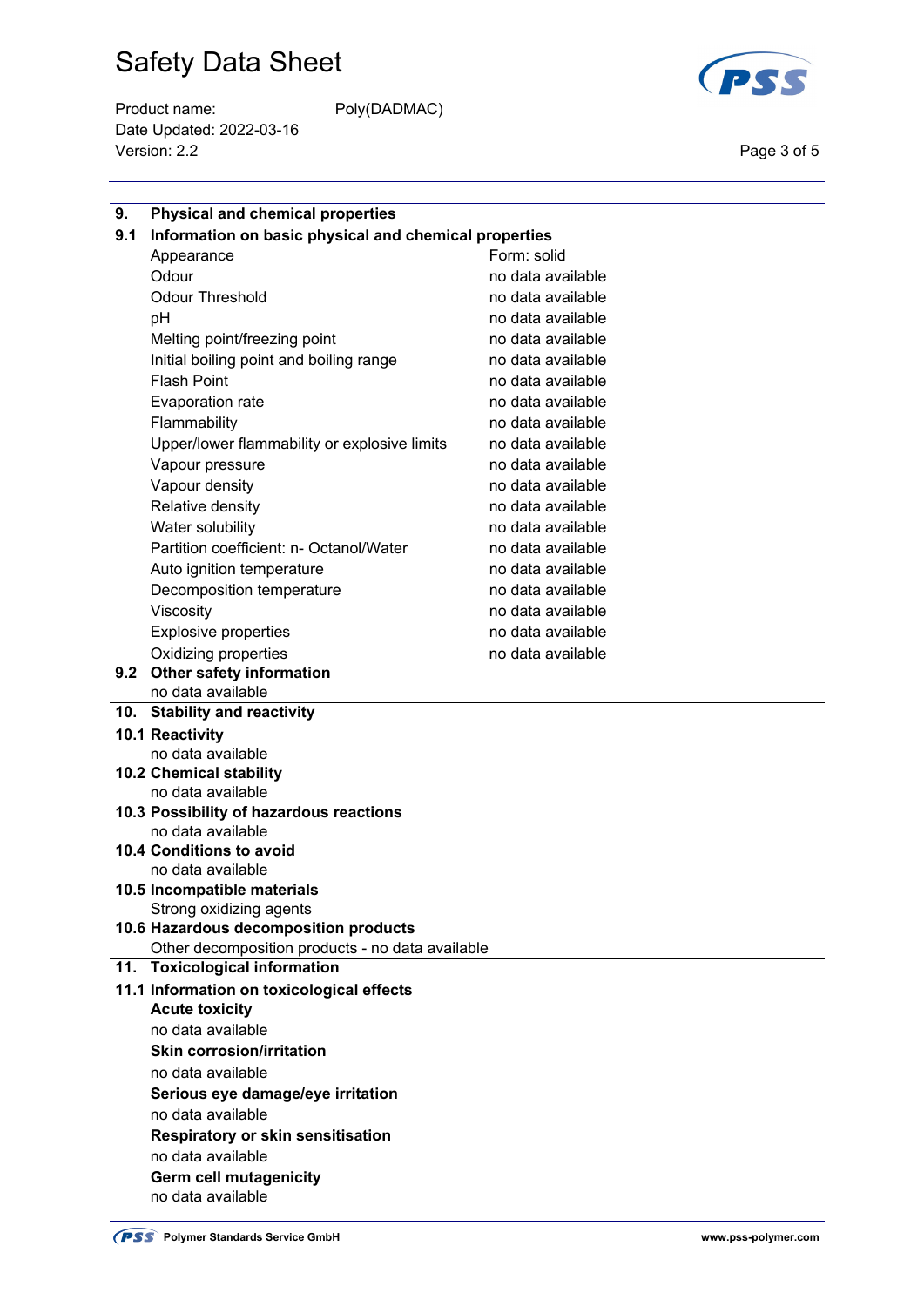Product name: Poly(DADMAC) Date Updated: 2022-03-16 Version: 2.2 Page 4 of 5



#### **Carcinogenicity**

| IARC:<br>No component of this product present at levels greater than or equal to 0.1% is<br>identified as probable, possible or confirmed human carcinogen by IARC. |                                                    |                                         |  |                                                                                                  |  |  |  |
|---------------------------------------------------------------------------------------------------------------------------------------------------------------------|----------------------------------------------------|-----------------------------------------|--|--------------------------------------------------------------------------------------------------|--|--|--|
| <b>Reproductive toxicity</b>                                                                                                                                        |                                                    |                                         |  |                                                                                                  |  |  |  |
| no data available                                                                                                                                                   |                                                    |                                         |  |                                                                                                  |  |  |  |
|                                                                                                                                                                     | Specific target organ toxicity - single exposure   |                                         |  |                                                                                                  |  |  |  |
| no data available                                                                                                                                                   |                                                    |                                         |  |                                                                                                  |  |  |  |
|                                                                                                                                                                     | Specific target organ toxicity - repeated exposure |                                         |  |                                                                                                  |  |  |  |
|                                                                                                                                                                     | no data available                                  |                                         |  |                                                                                                  |  |  |  |
| <b>Aspiration hazard</b>                                                                                                                                            |                                                    |                                         |  |                                                                                                  |  |  |  |
| no data available                                                                                                                                                   |                                                    |                                         |  |                                                                                                  |  |  |  |
| <b>Potential health effects</b>                                                                                                                                     |                                                    |                                         |  |                                                                                                  |  |  |  |
| <b>Inhalation</b>                                                                                                                                                   |                                                    |                                         |  | May be harmful if inhaled. May cause respiratory tract irritation.                               |  |  |  |
| Ingestion<br><b>Skin</b>                                                                                                                                            |                                                    | May be harmful if swallowed.            |  |                                                                                                  |  |  |  |
| <b>Eyes</b>                                                                                                                                                         |                                                    | May cause eye irritation.               |  | May be harmful if absorbed through skin. May cause skin irritation.                              |  |  |  |
| <b>Signs and Symptoms of Exposure</b>                                                                                                                               |                                                    |                                         |  |                                                                                                  |  |  |  |
|                                                                                                                                                                     |                                                    |                                         |  | To the best of our knowledge, the chemical, physical, and toxicological properties have not been |  |  |  |
| thoroughly investigated.                                                                                                                                            |                                                    |                                         |  |                                                                                                  |  |  |  |
| <b>Additional Information</b>                                                                                                                                       |                                                    |                                         |  |                                                                                                  |  |  |  |
| RTECS: not available                                                                                                                                                |                                                    |                                         |  |                                                                                                  |  |  |  |
| 12. Ecological information                                                                                                                                          |                                                    |                                         |  |                                                                                                  |  |  |  |
| 12.1 Toxicity                                                                                                                                                       |                                                    |                                         |  |                                                                                                  |  |  |  |
| no data available                                                                                                                                                   |                                                    |                                         |  |                                                                                                  |  |  |  |
| 12.2 Persistence and degradability                                                                                                                                  |                                                    |                                         |  |                                                                                                  |  |  |  |
| no data available                                                                                                                                                   |                                                    |                                         |  |                                                                                                  |  |  |  |
| 12.3 Bioaccumulative potential                                                                                                                                      |                                                    |                                         |  |                                                                                                  |  |  |  |
| no data available<br>12.4 Mobility in soil                                                                                                                          |                                                    |                                         |  |                                                                                                  |  |  |  |
| no data available                                                                                                                                                   |                                                    |                                         |  |                                                                                                  |  |  |  |
|                                                                                                                                                                     |                                                    | 12.5 Results of PBT and vPvB assessment |  |                                                                                                  |  |  |  |
| no data available                                                                                                                                                   |                                                    |                                         |  |                                                                                                  |  |  |  |
| 12.6 Other adverse effects                                                                                                                                          |                                                    |                                         |  |                                                                                                  |  |  |  |
| no data available                                                                                                                                                   |                                                    |                                         |  |                                                                                                  |  |  |  |
| 13. Disposal considerations                                                                                                                                         |                                                    |                                         |  |                                                                                                  |  |  |  |
| 13.1 Waste treatment methods                                                                                                                                        |                                                    |                                         |  |                                                                                                  |  |  |  |
| <b>Product</b>                                                                                                                                                      |                                                    |                                         |  |                                                                                                  |  |  |  |
| Offer surplus and non-recyclable solutions to a licensed disposal company.                                                                                          |                                                    |                                         |  |                                                                                                  |  |  |  |
| <b>Contaminated packaging</b>                                                                                                                                       |                                                    |                                         |  |                                                                                                  |  |  |  |
| Dispose of as unused product.                                                                                                                                       |                                                    |                                         |  |                                                                                                  |  |  |  |
| 14. Transport information                                                                                                                                           |                                                    |                                         |  |                                                                                                  |  |  |  |
| 14.1 UN number                                                                                                                                                      |                                                    |                                         |  |                                                                                                  |  |  |  |
| ADR/RID: -                                                                                                                                                          |                                                    | IMDG: -                                 |  | IATA: -                                                                                          |  |  |  |
| 14.2 UN proper shipping name                                                                                                                                        |                                                    |                                         |  |                                                                                                  |  |  |  |
| ADR/RID:<br>Not dangerous goods                                                                                                                                     |                                                    |                                         |  |                                                                                                  |  |  |  |
| IMDG:                                                                                                                                                               |                                                    | Not dangerous goods                     |  |                                                                                                  |  |  |  |
| IATA:                                                                                                                                                               |                                                    | Not dangerous goods                     |  |                                                                                                  |  |  |  |
|                                                                                                                                                                     |                                                    |                                         |  |                                                                                                  |  |  |  |